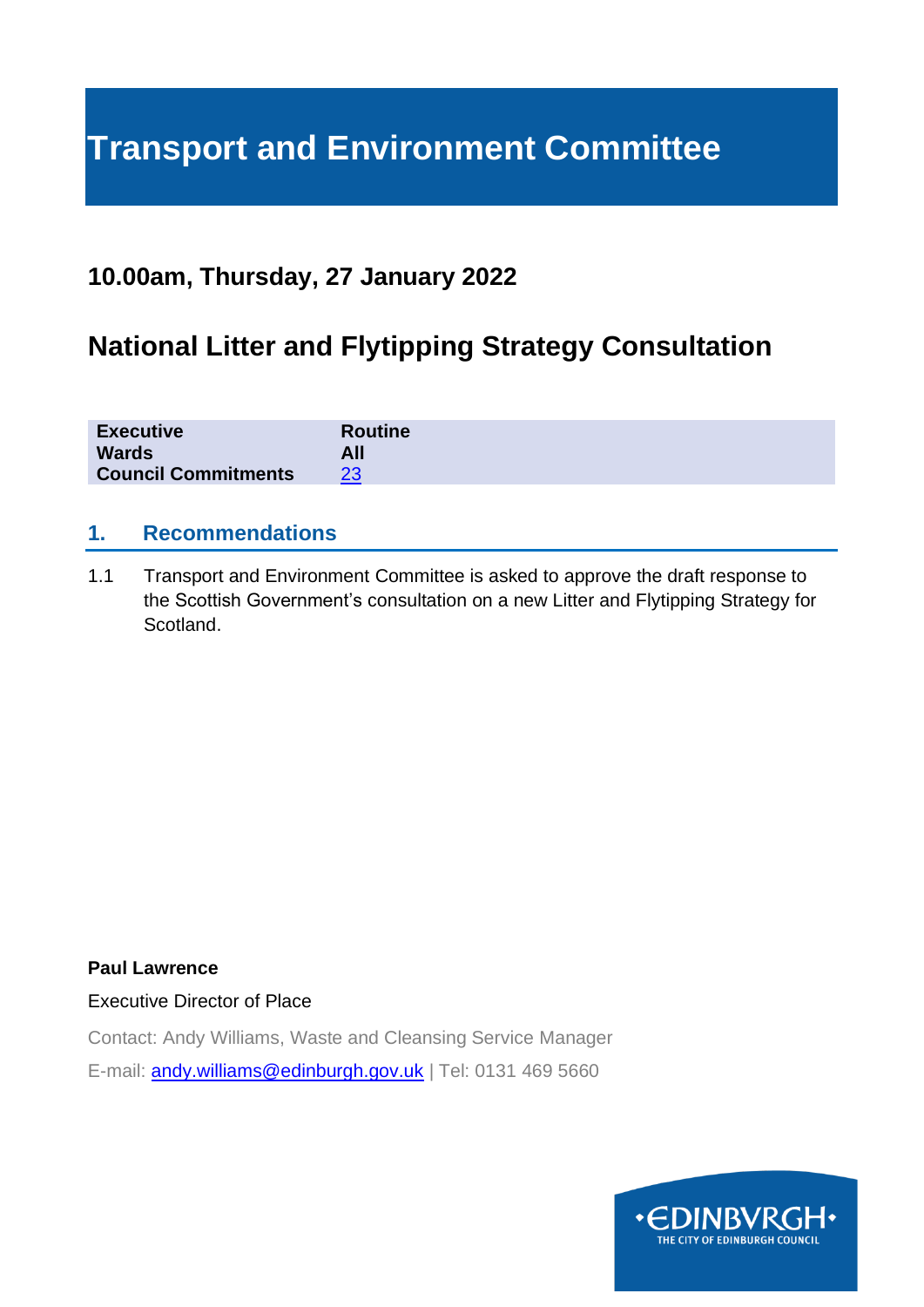**Report**

# **National Litter and Flytipping Strategy Consultation**

# **2. Executive Summary**

2.1 The report seeks approval of the Council's draft response to the Scottish Government's consultation on a new National Litter and Flytipping Strategy.

# **3. Background**

3.1 This consultation proposes potential actions to tackle litter and fly-tipping in Scotland. Responses to this consultation will inform the development of the final National Litter and Flytipping Strategy for Scotland, which is expected to be published in 2022.

# **4. Main report**

- 4.1 Litter and fly-tipping is a blight on communities and the environment which reduces quality of life and enjoyment of local spaces and has wider direct and indirect environmental consequences, such as the escape of plastics into water courses.
- 4.2 This consultation by the Scottish Government, which was drafted in partnership with Zero Waste Scotland, Keep Scotland Beautiful and the Scottish Environment Protection Agency (SEPA), is seeking views on the aims, objectives and actions that will sit under the new National Litter and Flytipping Strategy for Scotland. The responses to this consultation will help shape and deliver the final strategy which will be published in 2022. The consultation will run until 31 March 2022.
- 4.3 The focus is on preventing litter and flytipping from occurring and effectively dealing with it when it does, with potential actions identified under key themes such as:
	- 4.3.1 Behaviour change;
	- 4.3.2 Services and Infrastructure; and
	- 4.3.3 Enforcement.
- 4.4 The current strategy explicitly recognises that this is not something which local government can deliver in isolation. Achieving this will require cohesive and sustained efforts across society, including local authorities, national parks, Police Scotland, SEPA, the third sector, businesses and the public themselves. Engagement and consultation with a wide range of stakeholders is a crucial aspect of the new strategy development.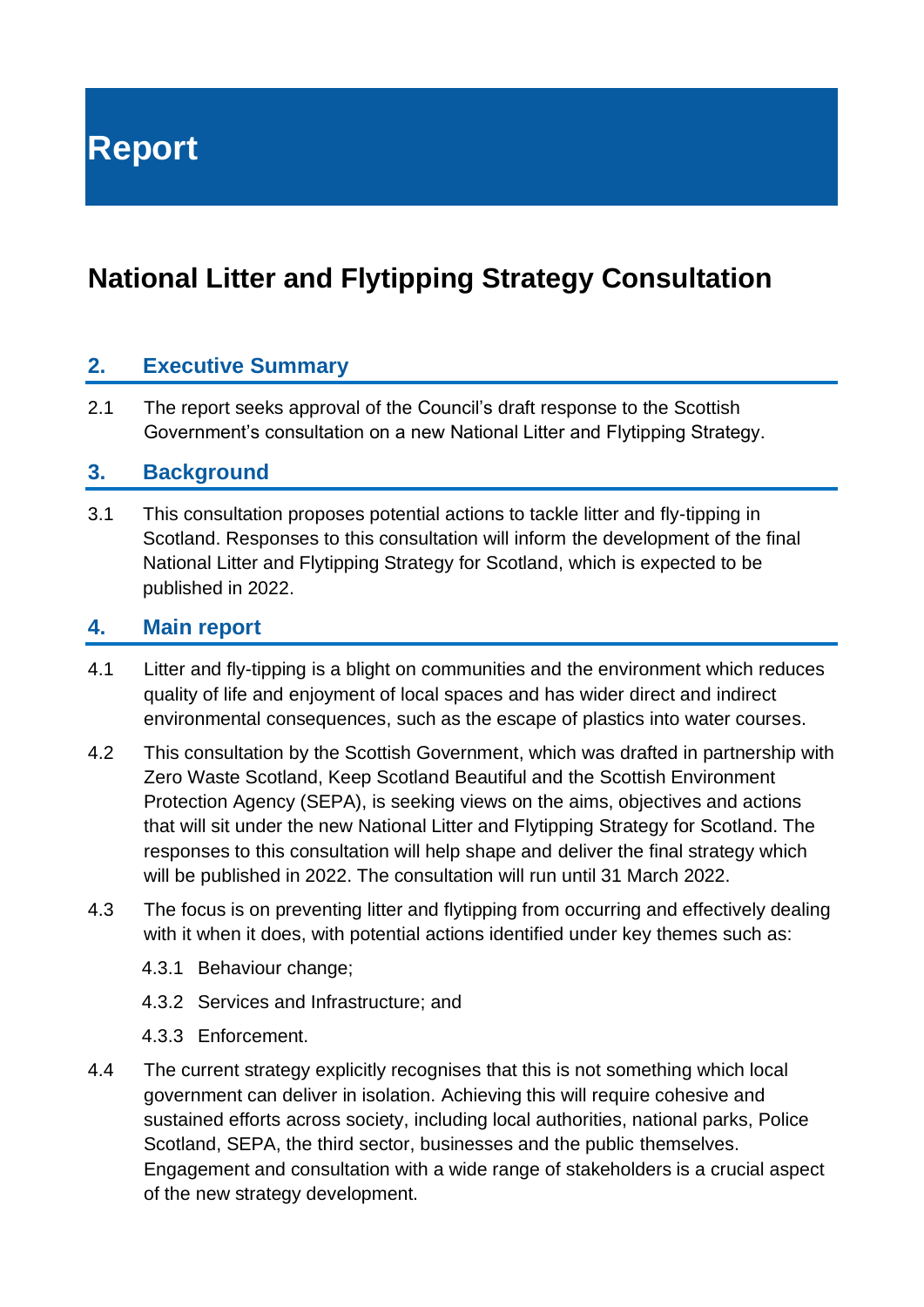- 4.5 Scotland's first National Litter Strategy "Towards a Litter-Free Scotland: A Strategic Approach to Higher Quality Local Environments" was published in 2014. A review of this strategy and the activity that took place as a result, was completed in 2019. It is recognised that while a number of the initial actions have been delivered or are under development, overall there has not been an improvement in Scotland's environmental quality.
- 4.6 Furthermore, the last two years have seen a deterioration in Scotland's local environmental quality as behaviours have changed and litter and flytipping have increased during the pandemic, while collection services have been stretched as a result of staff illness, operating restrictions and the need to prioritise critical services.
- 4.7 The consultation focuses on the broad themes of data, enforcement and infrastructure and seeks views on these. It asks specifically about flytipping as distinct from litter with the likelihood that the new strategy will give greater weight to the latter as a distinct issue than the earlier strategy did.
- 4.8 While the consultation's focus is on the activities of littering and fly-tipping on the local environment and quality of life, the draft response highlights that there is an opportunity for the Scottish Government to go further in tackling the wider environmental, carbon and sustainability impacts associated with consumption of avoidable items (which are also commonly littered).
- 4.9 These benefits could be achieved by designing out some of the problem items through extending the use of bans from sale, or the use of extended producer responsibility legislation to ensure correct recycling of commonly fly-tipped items
- 4.10 Appendix 1 outlines the Council's draft response for Committee's consideration.

# **5. Next Steps**

5.1 Subject to approval by Committee, the Council's submission to this consultation will be completed by the deadline of 31 March 2022.

# **6. Financial impact**

6.1 There are no direct financial impacts foreseen as a result of this report. Longer term, efforts to reduce littering and flytipping would be expected to have a positive financial impact through reduction in the cost of cleaning up litter and flytipping.

# **7. Stakeholder/Community Impact**

- 7.1 This report sets out the Council's draft response to the Scottish Government's consultation. The Council is itself a consultee.
- 7.2 There are no equalities, health and safety, governance, compliance or regulatory implications foreseen from this report that need to consider when reaching their decision.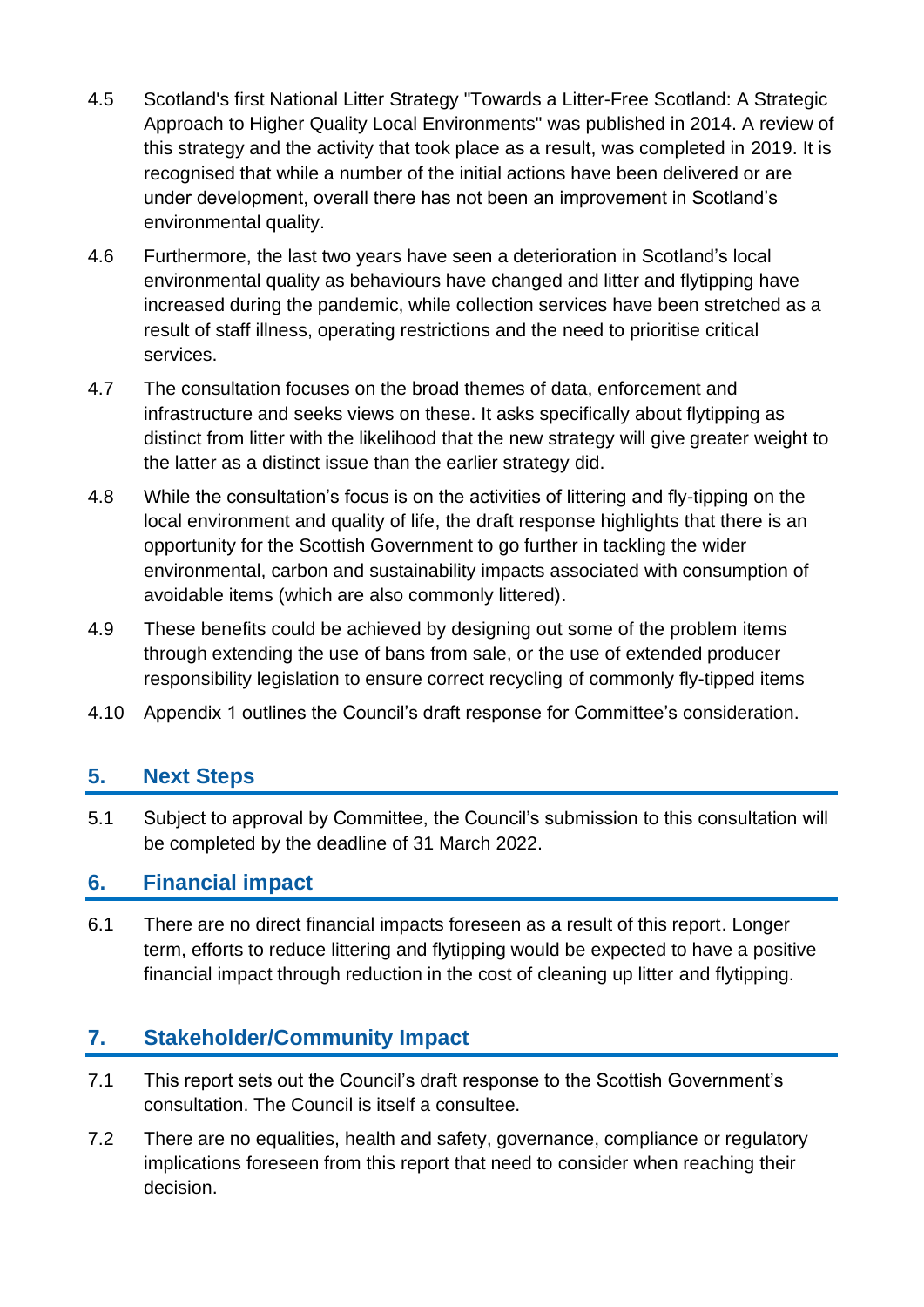7.3 The issues of littering and flytipping have negative impacts on the local environment and quality of life but can also have wider negative impacts. The focus of the consultation is on supporting public bodies and citizens to reduce these issues. The Council's draft response highlights that there is an opportunity for the Scottish Government to go further in designing out some of the problem materials through extending the use of bans from sale, or the use of extended producer responsibility legislation to ensure correct recycling of commonly fly-tipped items These measures would have benefits in terms of consumption, carbon and the wider environment.

# **8. Background reading/external references**

8.1 The Scottish Government's consultation is published by the [Scottish Government.](https://www.gov.scot/publications/national-litter-flytipping-consultation/)

# **9. Appendices**

9.1 Appendix 1: Draft response to the consultation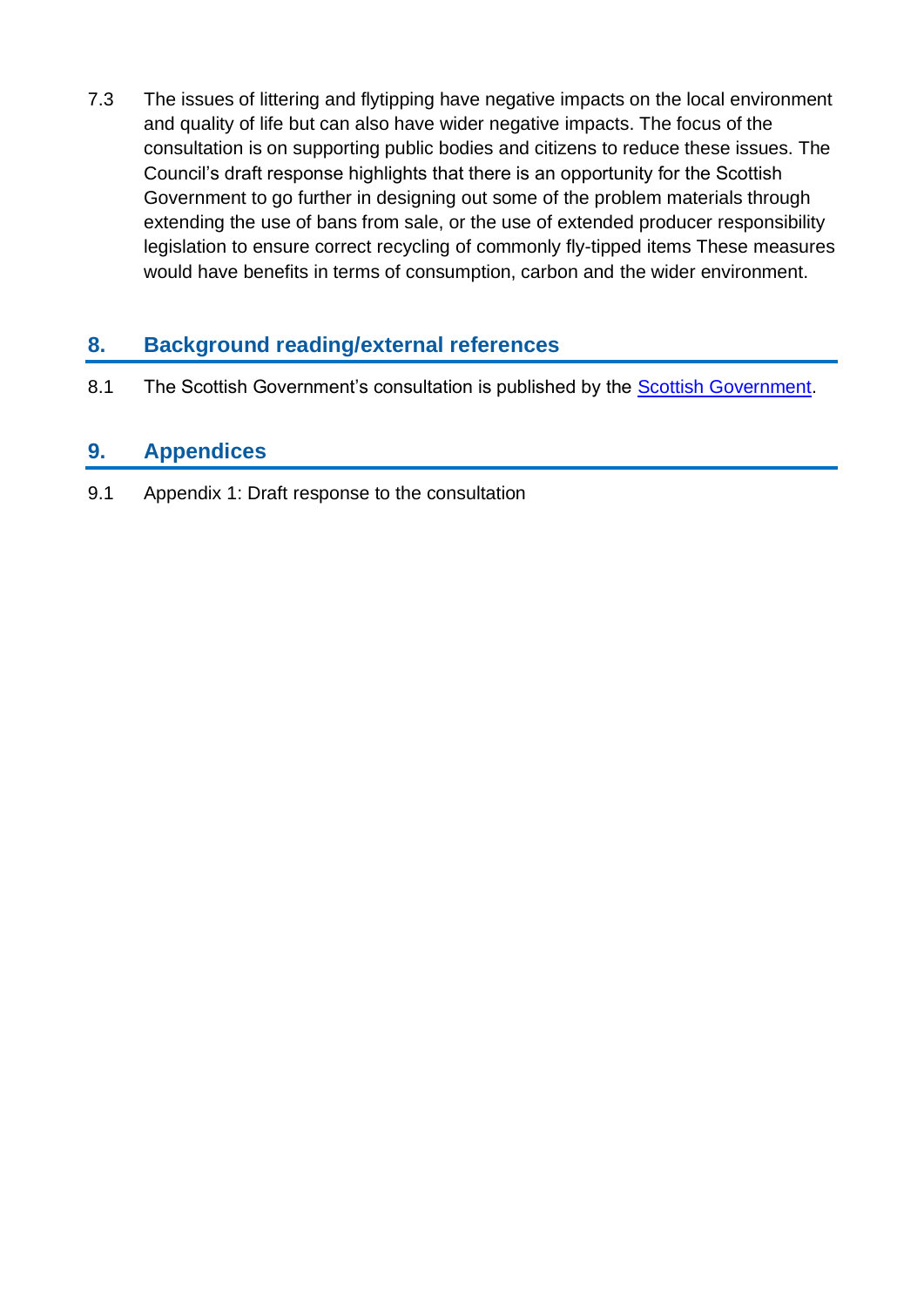# **Appendix 1**

# **National Litter and Fly-tipping Strategy Consultation Questions and Responses**

# **Litter**

**1. (a) Do you support the proposed action to conduct research to understand the full range of influences on littering behaviours (action 1.1)? Yes / No / Do not know**

### **(b) Please give reason(s) for your answer.**

In order to know how to respond to littering it is important to understand why it's happening.

The City of Edinburgh Council expects that Keep Scotland Beautiful will have historical data from the work they have carried out in this area for many years. This would help to provide a clear understanding of what further research should focus on and who the key stakeholders should be.

Data captured through LEAMS (and LMS going forward) on the types of litter being encountered should be analysed to get a local and national picture of the problem.

It would be interesting to see to what extent the reasons given are actually genuine (for example, feedback that "there should be more bins" when it is not reasonable to expect there to be a litter bin at every location someone might want to dispose of a crisp packet).

### **2. (a) Do you support the proposed action to develop and adopt a national anti-littering campaign (action 2.1)? Yes / No / Do not know**

#### **(b) Please give reason(s) for your answer**

A culture of littering has been allowed to develop over many years, so addressing this is going to require long term culture change.

A national campaign would certainly be helpful to start that process and would support local action, which would be linked to local priorities and issues and appeal to people's sense of place.

A campaign which recognises that sometimes people do not perceive what they do is littering e.g. some people would never deliberately drop a crisp packet on the ground but do not think twice about throwing away a cigarette butt.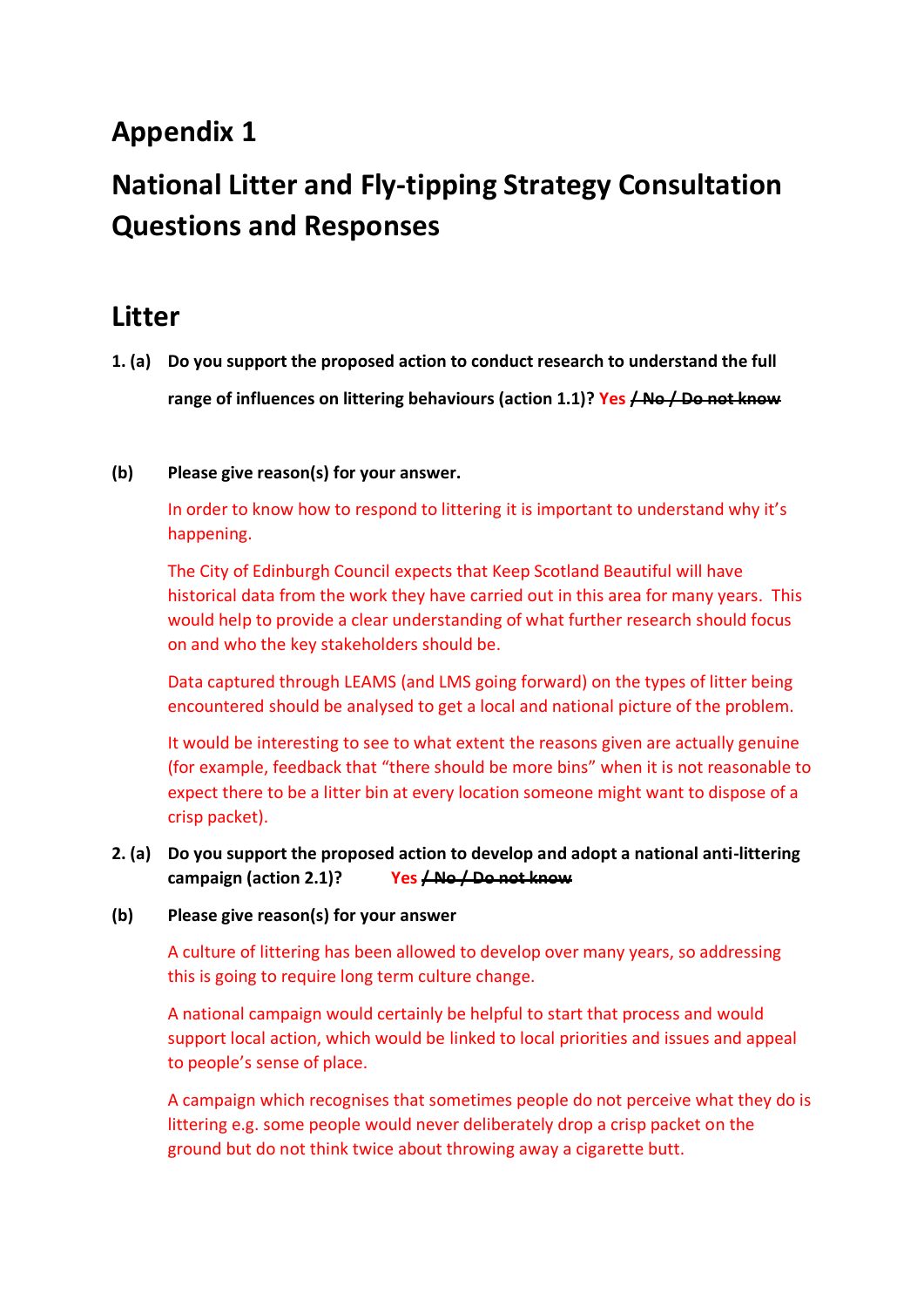A national campaign would serve to support the work being delivered locally in this field and could bring all the strands together to show people how their behaviour contributes (positively and negatively).

#### **3. Which topics should be a priority to address by behaviour change interventions?**

The LEAMS/ LMS surveys can be used to highlight priorities at a local and national area level, and these are likely to vary by area. However, it should be noted that these may not always align with public perception. For example, cigarette ends are a particular issue in Edinburgh, but this may not be seen as an issue for members of the public who are less likely to notice these compared to small items of furniture left in the street or food wrappers.

### **4. Is there a need to develop a standard definition for litter that can be used across**

#### **Scotland? Yes / No / Do not know**

As this would help address the issue highlighted in response to question 3.

- **5. Do you support the following proposed actions to:** 
	- **Action 3.1: Review available litter data and reach an agreement between**

**stakeholders on a common approach to data collection?** 

#### **Yes / No / Do not know**

**• Action 3.2: Identify commonly littered items and litter hotspots and work with local authorities to develop targeted interventions?** 

#### **Yes / No / Do not know**

**• Action 3.3: Increase the use of citizen science to support data levels and composition of litter?** 

#### **Yes / No / Do not know**

#### **(b) Please give reason(s) for your answer.**

Understanding what is causing the most problems in local areas is key to targeting interventions efficiently.

#### **6. What would encourage increased participation in citizen science data collection?**

It should be noted that while initiatives such as National Beach Clean hold detailed information and trend analysis over many years, this level of intervention might be a lot to ask of some community clean ups which do not necessarily have the resources or desire to develop datasets like this.

The City of Edinburgh Council has already done some work in this area, and Changeworks were commissioned to produce a feasibility study on behalf of the Council focused on the viability of community-focused initiatives and resources to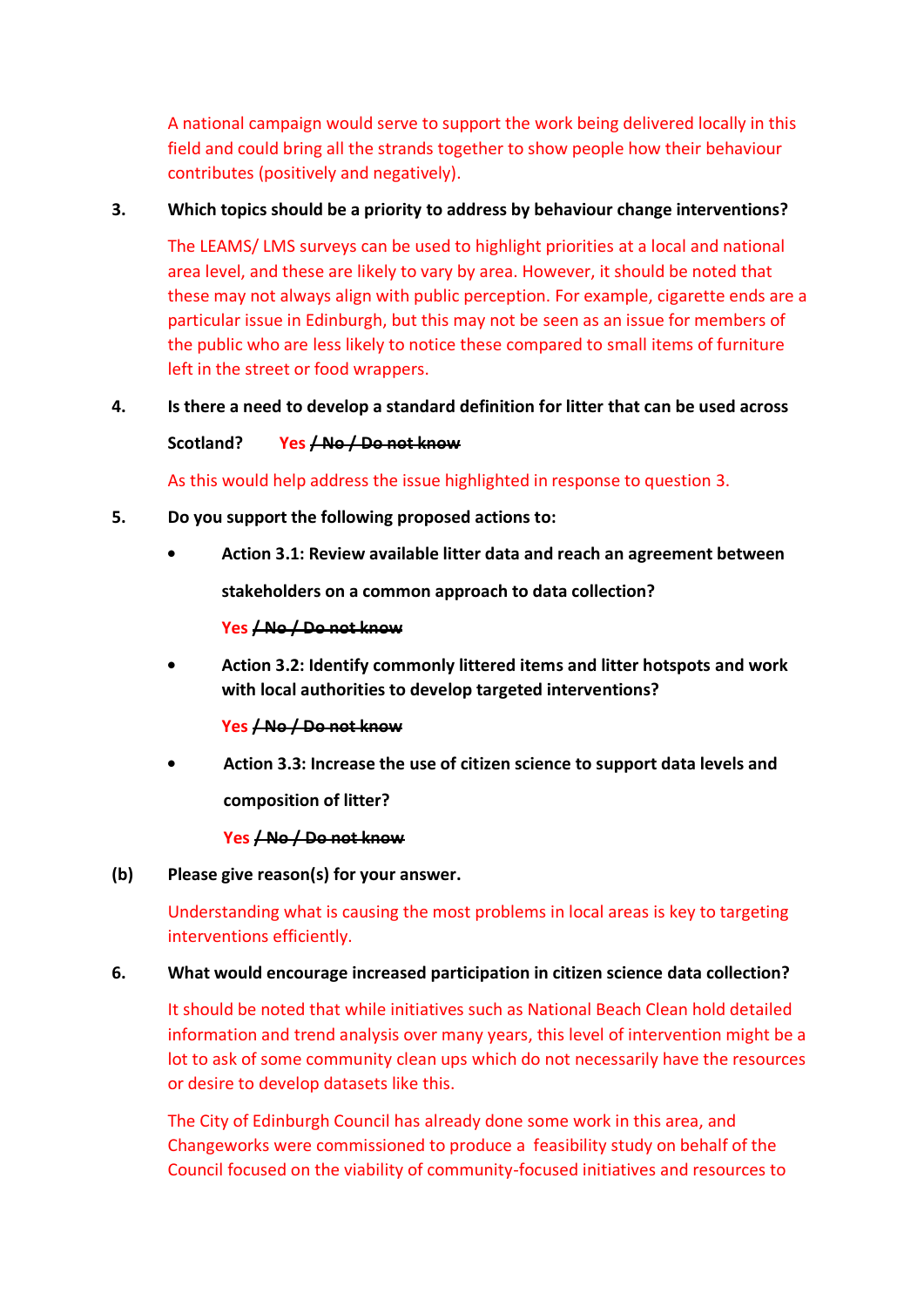empower Edinburgh communities to recycle more, reduce waste and widen community involvement in activities such as community clean ups, graffiti removal and weeding.

Residents and community group representatives from across the city were surveyed to determine current priorities, expectations and barriers, and Council officers were consulted to identify existing support processes and perceptions around how community needs are currently supported.

The resulting data was analysed for trends and themes and recommendations for initiatives aimed at improving community empowerment were proposed. We would be happy to share this information with the Scottish Government.

#### **7. (a) Do you support the proposed actions to:**

**• Action 4.1: Review of CoPLaR (2018) and its implementation by duty holders?** 

**Yes / No / Do not know**

**• Action 4.2: Explore the use of flexible and innovative interventions to support litter prevention and removal?** 

**Yes / No / Do not know**

**• Action 4.3: Establish an action focused group to encourage collaboration and share best practice between local authorities, national parks and other duty bodies?** 

#### **Yes / No / Do not know**

**(b) Please give reason(s) for your answers**

The different duty bodies are likely to have some common issues but quite different knowledge and understanding of how best to tackle these.

### **8. Please provide examples of flexible or innovative interventions that have or have not worked well.**

#### **Branding**

The OurEdinburgh brand is used to promote waste and recycling services, including litter, flytipping and related issues such as dog fouling. It is a flexible brand which can be used to promote pride in the city or in the individual neighbourhood and can be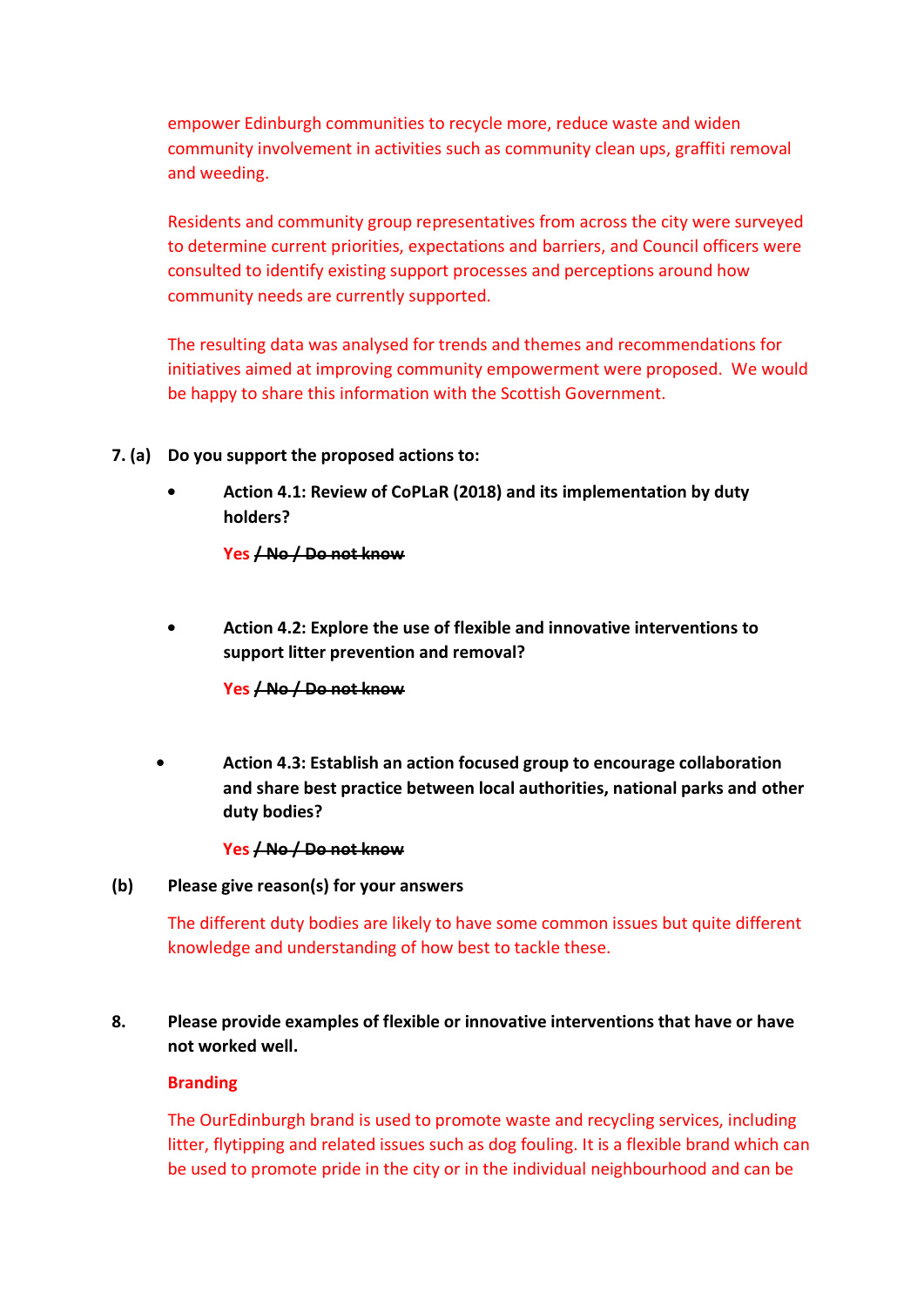tailored to focus on citywide issues or on specific issues within a local community. Using the same branding serves to link the messages together in the public mind.

It can also be used to support specific events. For example, we use it during the summer festivals and use jokes (linked to the events themselves) to highlight litter and make the bins stand out visually in busy, crowded areas.

#### **NEAT Streets**

Between May and July 2016, 21 audits were undertaken in the Grassmarket area of central Edinburgh to evaluate the litter intervention campaign NEAT streets, which was being delivered in a partnership between the local authority, the Business Improvement District, HUBBUB and Keep Scotland Beautiful.

As expected, the majority of litter was cigarette ends accounting for two out of every three litter items counted. Interventions were developed to tackle this, using high profile eye level bins, linked to "nudge theory"- the bins had two compartments and these were see through. Questions were printed on the bins and people asked to "vote" for the answer (e.g. their favourite person in Trainspotting) using cigarette ends, rather than dropping them on the ground.

#### **Recycling**

In summer and autumn 2019 we worked with HUBBUB and Changeworks to develop a network of litter bins in the city centre for cans, plastic bottles and coffee cups and these were complemented with takeback schemes for coffee cups in participating stores in the area. As with previous similar initiatives to recycle litter, the materials were heavily contaminated and it was concluded that it was not environmentally justifiable to run separate (diesel) vehicles to collect just a few grams of heavily contaminated recyclate at each location.

#### **Zero Waste Towns**

The Council has worked with two projects funded through Zero Waste Scotland's Zero Waste Towns initiative.

Zero Waste Leith was led by Changeworks and sought to encourage behavioural change across a range of metrics including litter, flytipping and recycling by fostering a sense of place in a diverse, high density and often very mobile community. A focus on flytipping sought to raise awareness of how to dispose of items correctly, whether for reuse of disposal.

Zero Waste Edinburgh was led by Shrub Co-op and has worked with the Council to tackle end of term waste in south central Edinburgh when there is a large population movement and a lot of waste to be disposed of (either by departing students or landlords). This causes the communal bins to overflow. Shrub have been operating mobile collection points at that time of year to encourage people to donate reusable items. These are stored over the summer and then distributed to incoming students and the wider community in the autumn, e.g. through "free shops" and via the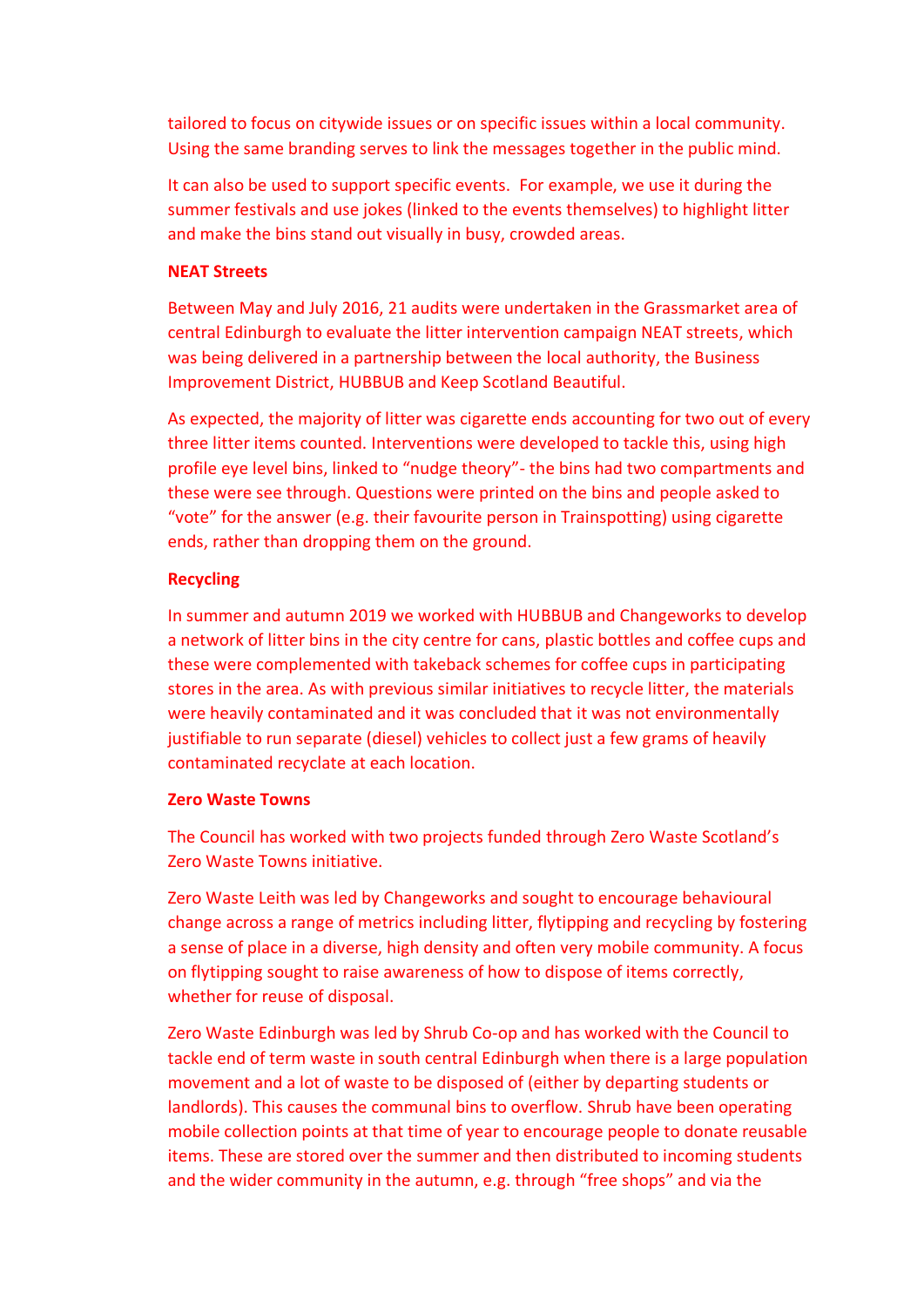organisation's own Zero Waste Hub. In addition, the project raises awareness of disposal routes for larger items, so these are not flytipped.

**9. How can increased collaboration and information sharing across local authorities,** 

#### **national parks and other duty bodies be achieved?**

There is a litter and flytipping forum in existence already for this purpose, which could be expanded or refocussed.

#### **10.(a) Do you support the proposed actions to:**

**• Action 5.1: Create a national litter hub to provide information to community groups?** 

**Yes / No / Do not know**

**• Action 5.2: Create a community-focused litter education programme?** 

#### **Yes / No / Do not know**

#### **(b) Please give reason(s) for your answer.**

A hub that people could go to could be a valuable and simple tool for community groups who would like to do something but are not sure how.

#### **11. What advice, information and support should be included in a national litter hub?**

It could provide examples of successful (and unsuccessful) projects and lessons learned, or checklists (e.g. how to carry out a litter pick), and links or contact information for existing initiatives.

#### **12. What topics should be included in a community-focused litter education**

#### **programme?**

This would need to vary by area as not all areas have the same issues. For example, are there lots of pubs, with smoking related litter outside? Or is it a school route, with discarded packaging?

The data from LEAMS and LMS should be able to provide information about key issues.

#### **13.(a) Do you support proposed actions on enforcement of litter offences to:**

**• Action 6.1: Conduct an evidence review of barriers to enforcement?**

#### **Yes / No / Do not know**

**• Action 6.2: Explore raising current fixed penalty notice amounts?** 

**Yes / No / Do not know**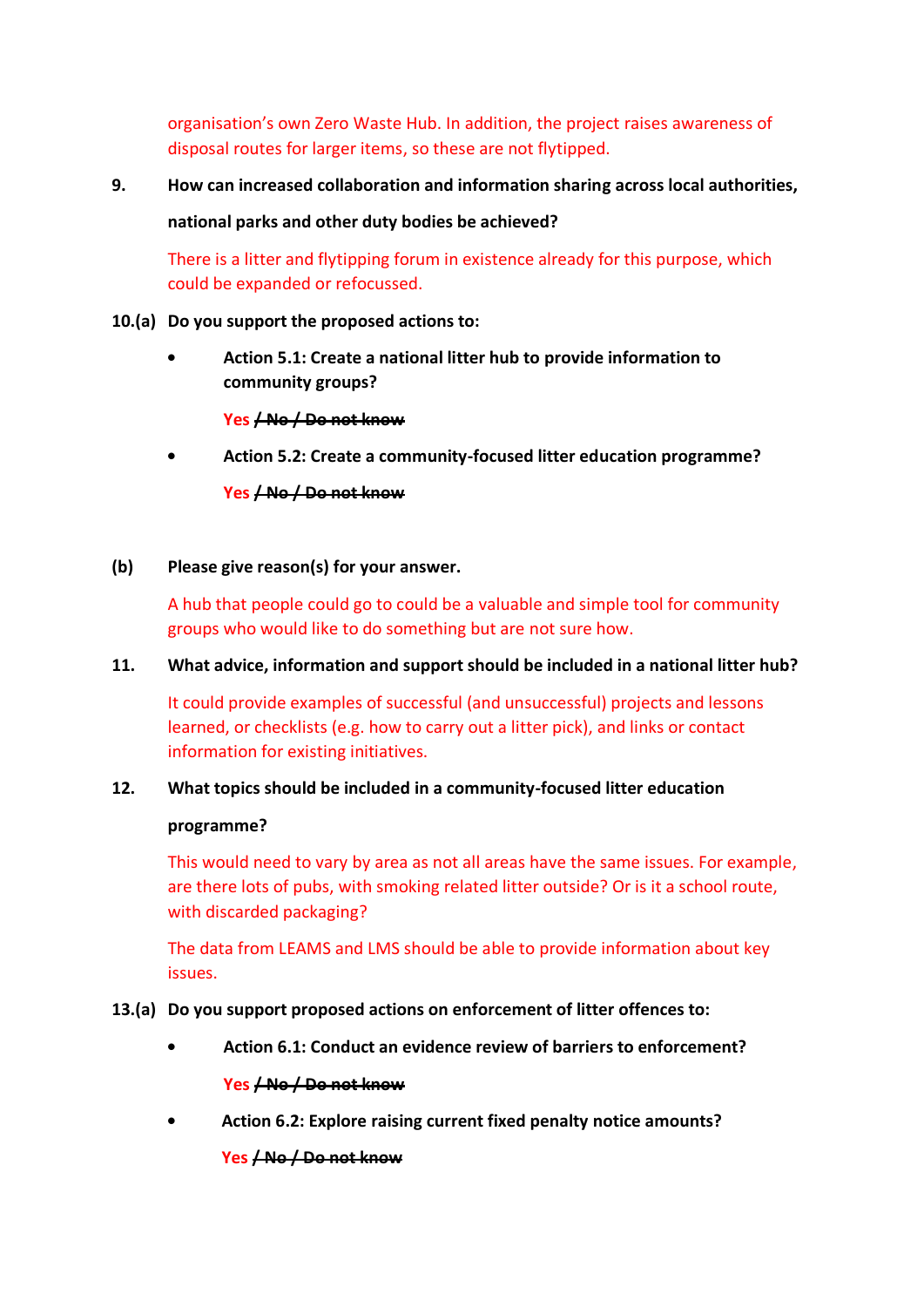**• Action 6.3: Explore potential alternative penalties to monetary fixed penalties?** 

#### **Yes / No / Do not know**

#### **(b) Please give reason(s) for your answers.**

- 6.1 This would help to understand what the barriers are to enforcement and perhaps deliver a consistent approach nationwide.
- 6.2 The City of Edinburgh Council does support the review but would caution that a proportionate approach needs to be taken to ensure the penalty is appropriate for the offence. Simply increasing the penalty might not help if the person cannot pay. In this event the Scottish Government could consider a "payment plan" approach - a Fixed Penalty has to be paid in full within a defined timescale - it might be appropriate to consider allowing this to be paid in instalments.
- 6.3 The City of Edinburgh Council would require further information on what the alternative penalties were and how these might be delivered to provide a full response to this question.

#### **14.(a) Do you support the proposed action to review and further develop guidance**

**on enforcement best practices (action 7.1)?** 

#### **Yes / No / Do not know**

**(b) Please give reason(s) for your answer.** 

Guidance would provide consistency across all enforcement agencies and partners, and potentially improve cross border investigations. It might also allow for partners like SEPA and Police Scotland to provide a more consistent and collaborative partnership working across all areas.

#### **(c) What should be included in this guidance?**

Basic templates for enforcement activities and weblinks to clear and consistent guidance with clear definitions of offences.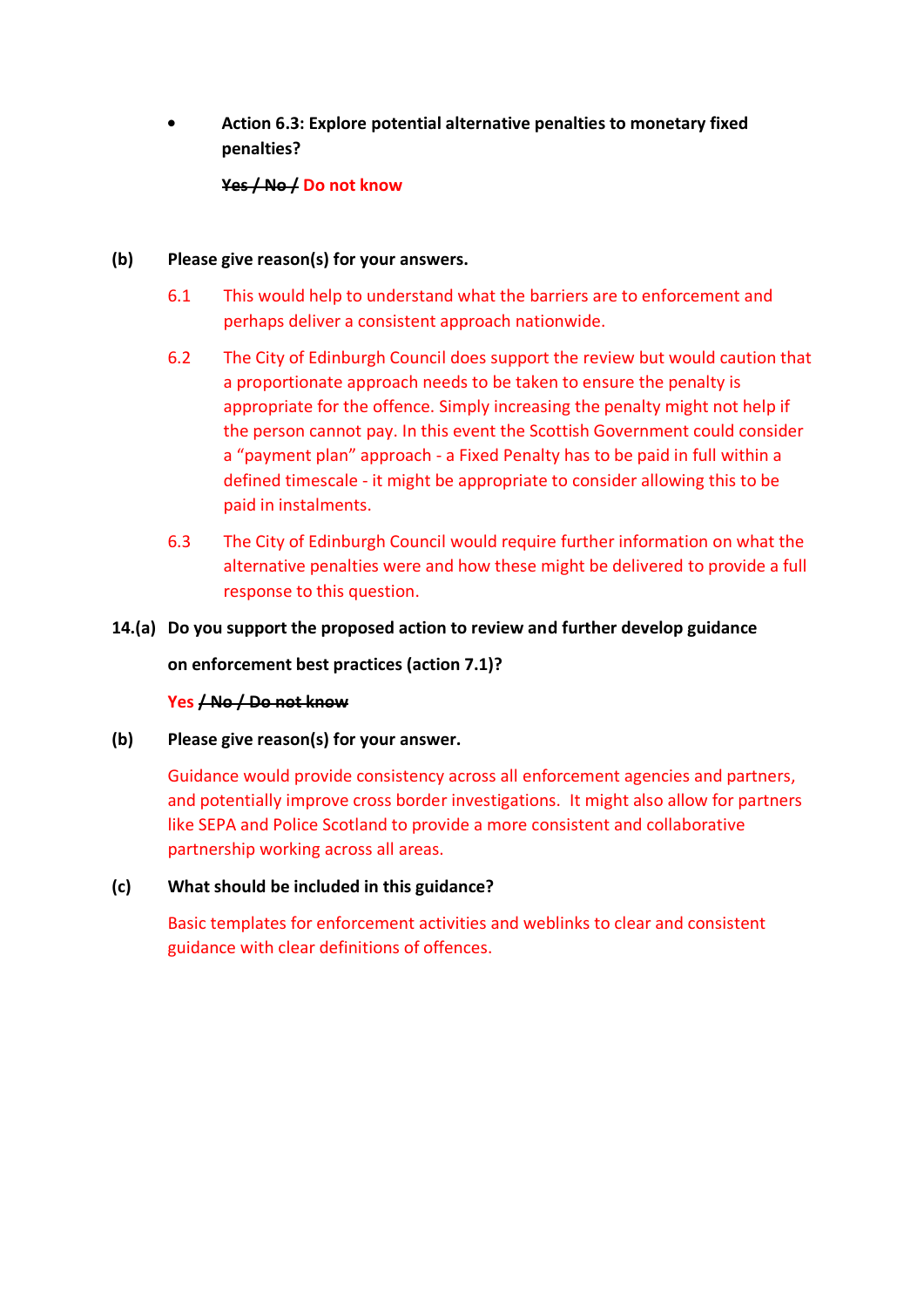# **Flytipping**

#### **15.(a) Do you support the proposed action to conduct research to understand**

**behaviour that leads to flytipping (action 8.1)?** 

#### **Yes / No / Do not know**

#### **(b) Please give reason(s) for your answer.**

In Edinburgh, the experience of flytipping might be quite different to a more rural authority. A lot of the flytipping Edinburgh experiences, particularly in high density housing areas, is more often a single item type put out for collection, rather than accumulations of builder's waste, etc (although this does happen too).

Issues which lie behind this are, or could be:

- People do not care / consider it somebody else's problem;
- People do not know how to get rid of it properly (and have not looked it up); or
- If I leave it out, someone might want it.

Research carried out locally in Edinburgh suggested lack of knowledge was a key factor. The Council has tried to address this through marketing of our Special Uplift service and the Reuse Hotline.

Trying to tackle the first point is likely to be difficult though, as it is difficult to identify who put the items out.

In 2015 the City of Edinburgh Council ran a project, in conjunction with Zero Waste Scotland, which looked at flytipping in tenement housing areas of the city and what effect different interventions (education, infrastructure and enforcement) might have. In the course of the project, there were a number of findings and observations made about how future interventions might best be carried out, for maximum impact.

A guide was developed which aimed to bring together a summary of the project, with an overview of the findings, to help other local authorities implement future interventions as successfully as possible.

A key finding was that while the project was successful in raising awareness of the issues, it did not lead to behaviour change, underlining the challenges around this problem.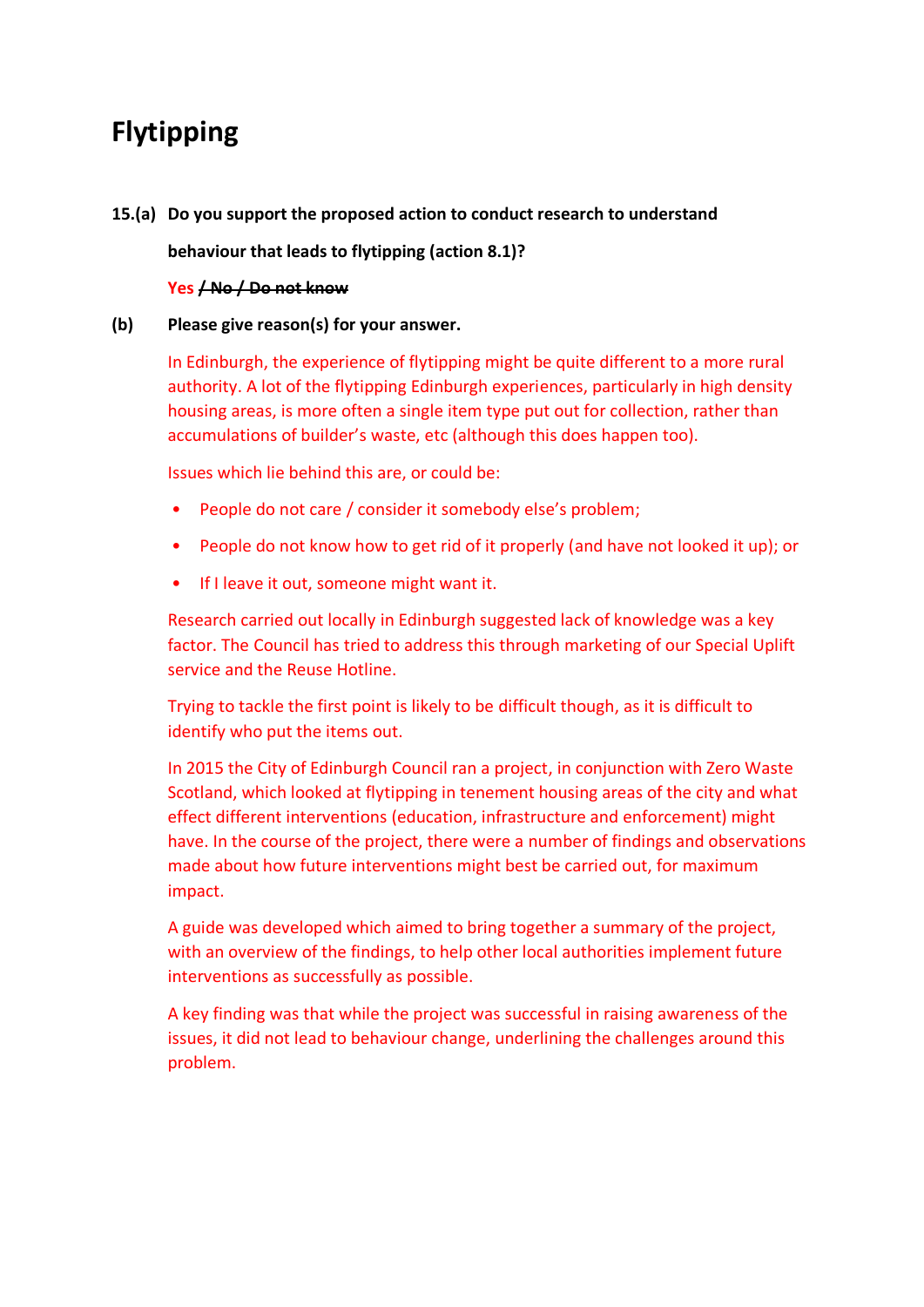- **16.(a) Do you agree with the proposed actions to:** 
	- **Action 9.1: Develop a sustained, evidence based, national anti-flytipping behaviour change campaign?**

**Yes / No / Maybe**

**• Action 9.2: Create a single information point containing advice on disposal of commonly flytipped materials?** 

#### **Yes / No / Maybe**

### **(b) Please give reason(s) for your answer. Are there topics that should be a priority to address in this campaign?**

People do need to be aware that their waste is their responsibility and that leaving it in the street is not acceptable. Neither, for most people in 2022, is not looking up a website and just hoping for the best.

Equally, particularly where residents are transient, it is very difficult to communicate with them, and some people also do genuinely hope some of their waste might be useful to someone so an expansion of the reuse helpline would be desirable to tackle that.

People also need to be made aware that if someone is offering to take your waste away very cheaply, they are quite likely to be dumping it. In Edinburgh, a special uplift only costs £5 per item (and household waste recycling centres are free) – which is actually likely to be cheaper in most cases than disposing of it illegally.

### **17. Are there topics that should be a priority to address in behaviour change interventions?**

- If someone is collecting your waste (other than the local authority) are they registered with SEPA? Do you know where your waste is going?
- For smaller, or single items, book an uplift, don't just leave it out and hope someone will take it.
- Raise awareness of genuine reuse organisations and expand the reuse helpline.

#### **18. What information should be included in the single information point?**

Information about how to report fly-tipping, i.e. whether to contact the local authority or SEPA.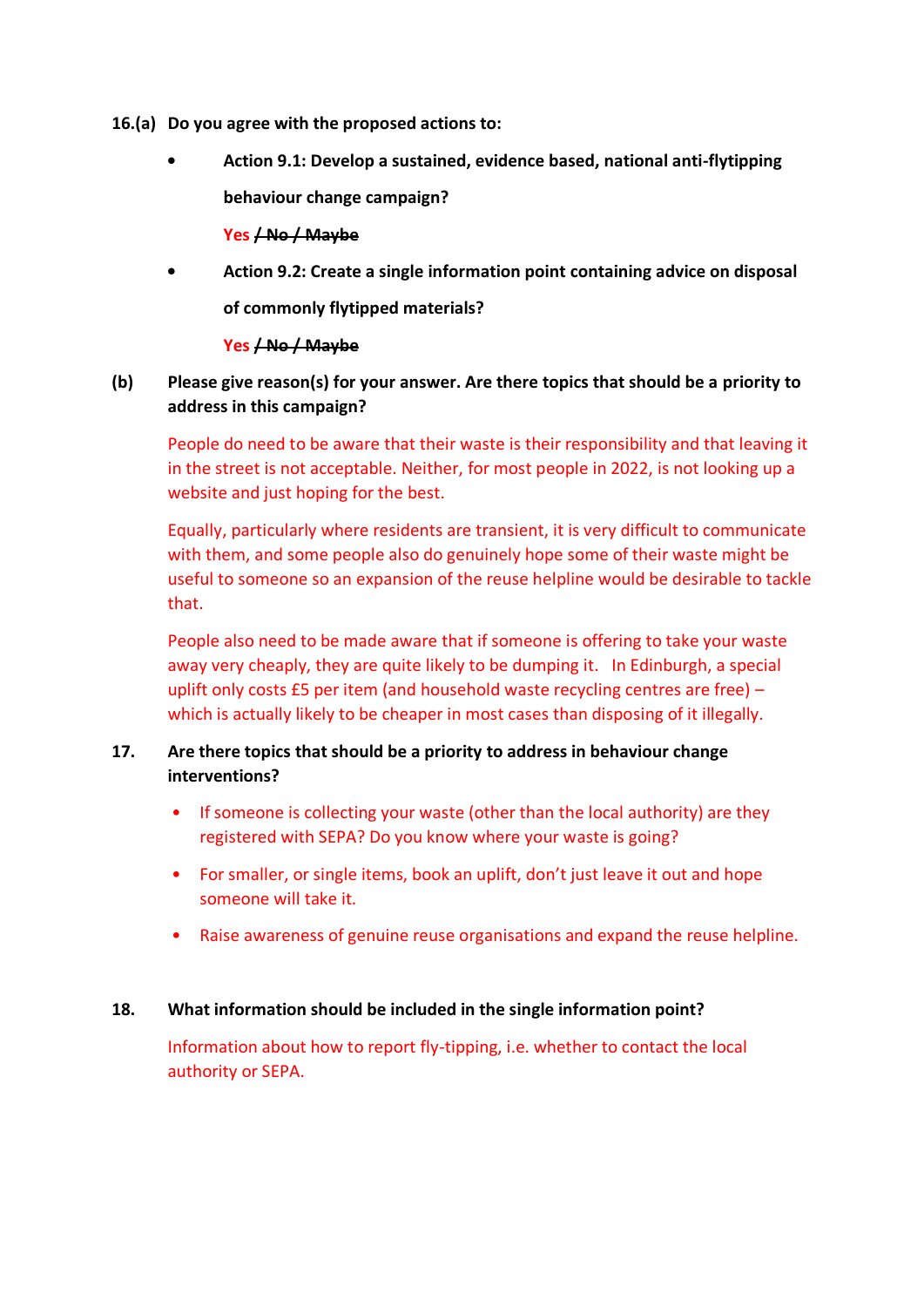**19. Is there a need to develop a definition of flytipping that can be adopted across** 

**Scotland?** 

#### **Yes / No / Do not know**

People do need to understand that presenting items such as furniture at the kerbside without booking an uplift is fly-tipping, and is not the way to deal with it.

#### **20.(a) Do you support the proposed actions to:**

**• Action 10.1: Create a data sharing agreement to support gathering of data and work with stakeholders to improve consistence of data collection?** 

#### **Yes / No / Do not know.**

**• Action 10.2: Explore incorporating data into a national database?** 

#### **Yes / No / Do not know**

**• Action 10.3: Review the Dumb Dumpers system and ensure a fit for purpose mechanism for citizen reporting of flytipping exists in Scotland?** 

#### **Yes / No / Do not know**

**• Action 10.4: Explore the development of a live picture of flytipping across Scotland?** 

**Yes / No / Do not know**

#### **(b) Please give reason(s) for your answers.**

At the current time most flytipping is probably reported to the local authority and most people are probably not aware of SEPA's role or the difference between public and private land. As a general rule, the public think the local authority is responsible for all issues relating to waste, but this is not always the case.

It would therefore be helpful both to raise awareness of SEPA and the work they do, and also to ensure people are signposted to the right place and also to ensure data is shared appropriately.

In general, the local authority focus, if the dumping is reported to the Cleansing service, will be on clearing the incident as quickly as possible if they are responsible for the site. Such reports may not always be investigated and indeed the nature of fly-tipping may make it very difficult to do so.

SEPA are better able to carry out investigations for larger accumulations,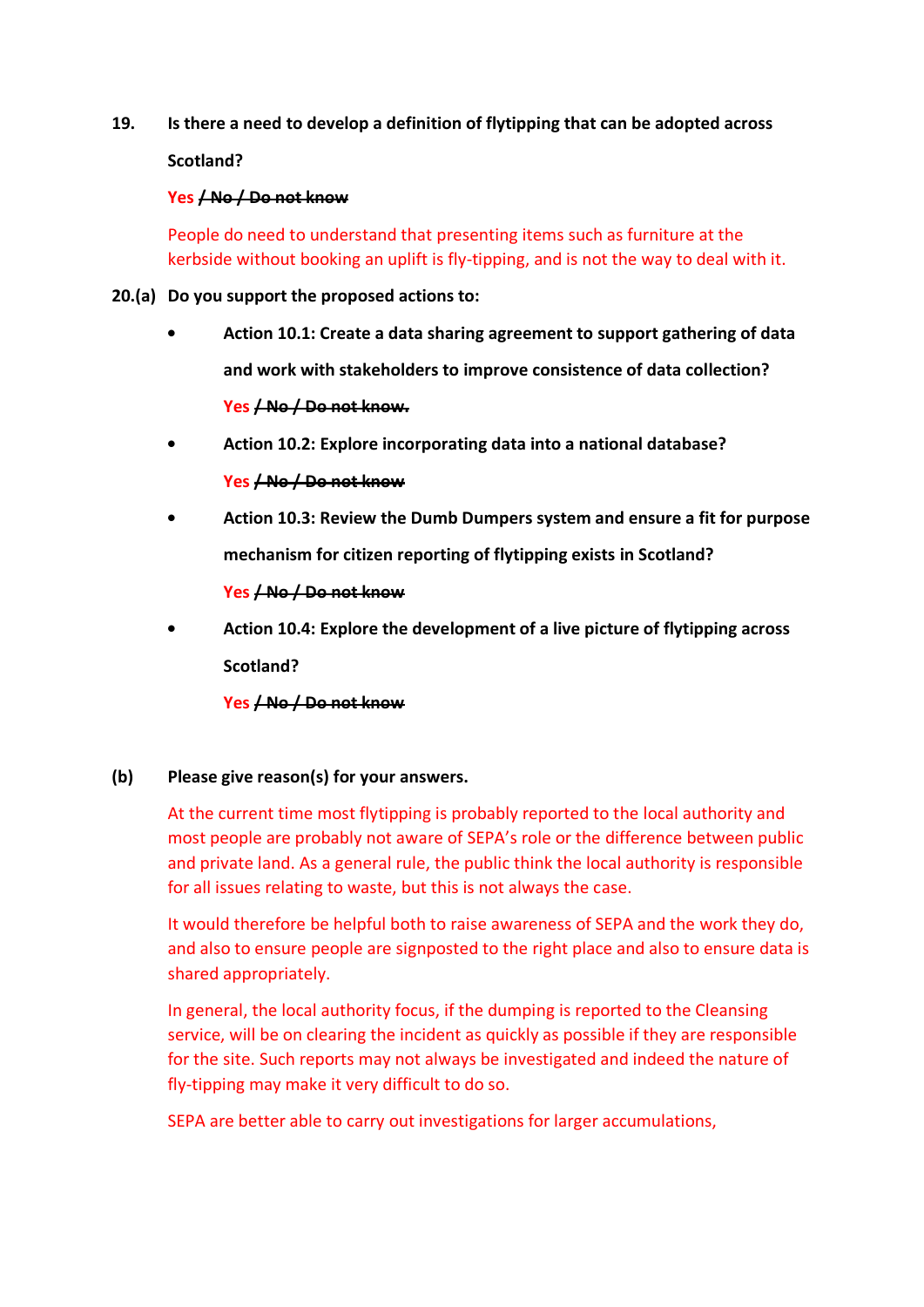#### **21.(a) Do you support mandatory reporting of flytipping incidents for statuatory**

**bodies?** 

#### **Yes / No / Do not know**

**(b) Please give reason(s) for your answer.** 

We require further information on how the data would be handled.

**22.(a) Do you think we should continue to use Dumb Dumpers as the national reporting tool?**

Do not know

**(b) Please give reason(s) for your answers.** 

Dumb Dumpers (or a similar brand if it is rebranded) is a useful way of highlighting that flytipping is an offence and raising awareness of it generally. It could also be expanded to make it clear to people that they also have responsibilities for disposing of their waste properly, i.e. if you hire a very cheap skip hire or disposal service, you might be a dumb dumper and that could have consequences.

However, the need for Dumb Dumpers to then report the issue to the local authority can cause a delay. Information might be incomplete, or it might go to the wrong team. Sometimes it might even go to the wrong authority (e.g. if it is near a local authority boundary).

#### **(c) What are barriers to reporting flytipping incidents that occur on private land?**

Not knowing who the land belongs to.

**(d) Who would you report flytipping to?**

Local authority (generally for individual items at the kerbside)

#### **23.(a) Do you agree with the proposed actions to:**

**• Action 11.1: Support and encourage information and resource sharing** 

**between stakeholders?** 

#### **Yes / No / Do not know**

**• Action 11.2: Explore how to support and encourage more reuse and repair of** 

**products that are commonly flytipped?** 

#### **Yes / No / Do not know**

**• Action 11.3: Explore a flexible approach to waste disposal with a view to trial** 

**interventions?** 

**Yes / No / Do not know**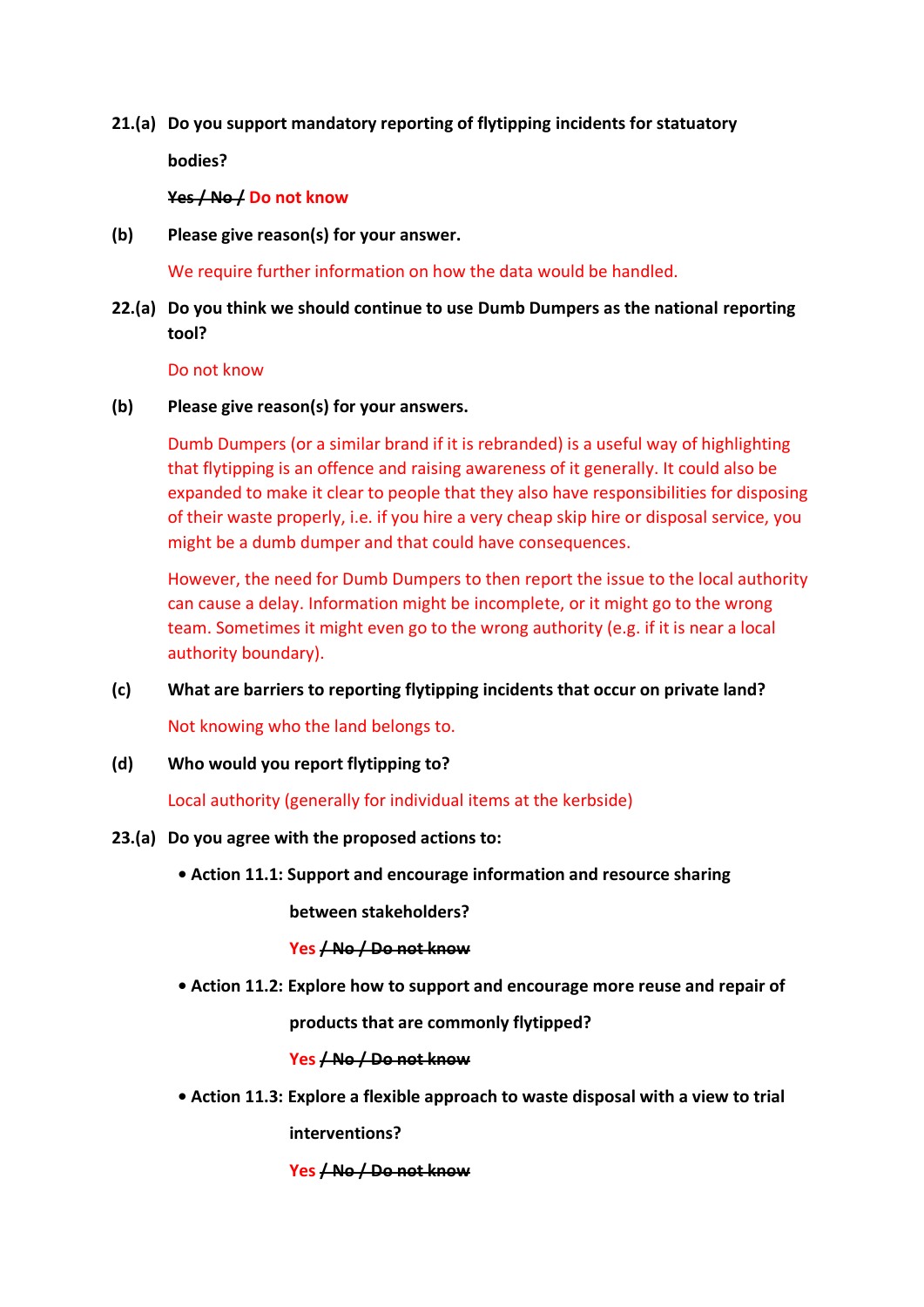#### **(b) Please give reason(s) for your answers.**

Many of the items which are fly tipped are items which could have been reused. That appears to be one of the reasons people leave them in the street, in the hope that someone will take them away. There is an opportunity to highlight the ways in which these items can be disposed of more responsibly, and to make sure people do think of these. There is scope to expand the national reuse helpline's reach both in terms of use by the public, and the information it provides about alternative outlets for items.

**24. How can we support and encourage sharing of data and joined up services and** 

#### **Infrastructure?**

#### No response

#### **25. Please provide examples of interventions (for example, amnesties or recycling**

#### **groups) that have or have not work well?**

The City of Edinburgh Council has carried out targeted amnesties for bulky waste over a number of years. These do generate large volumes of waste, because people use them as a means to get rid of items they already have but there is no evidence that they actually tackle flytipping. In addition, due to the nature of the items and way it is presented it can be difficult to sort them for recycling and this then depresses the recycling performance.

As a local authority we do not have the resources to accommodate the free disposal of materials from private land, for which we are not responsible.

#### **26. What are the barriers to disposing of asbestos?**

As a local authority we do not have facilities/resources/skills to manage asbestos, and if any is fly tipped on public land, we need to bring in a specialist contractor to manage it.

- **27.(a) Do you agree with the proposed actions to:** 
	- **Action 12.1: Explore the role of technology in assisting private landowners**

**and land managers deter flytipping on their land?** 

#### **Yes / No / Do not know**

**• Action 12.2: Produce updated guidance for private landowners on dealing with flytipping?** 

#### **Yes / No / Do not know**

**• Action 12.3: Explore alternative financial support mechanisms available to private landowners and land managers?**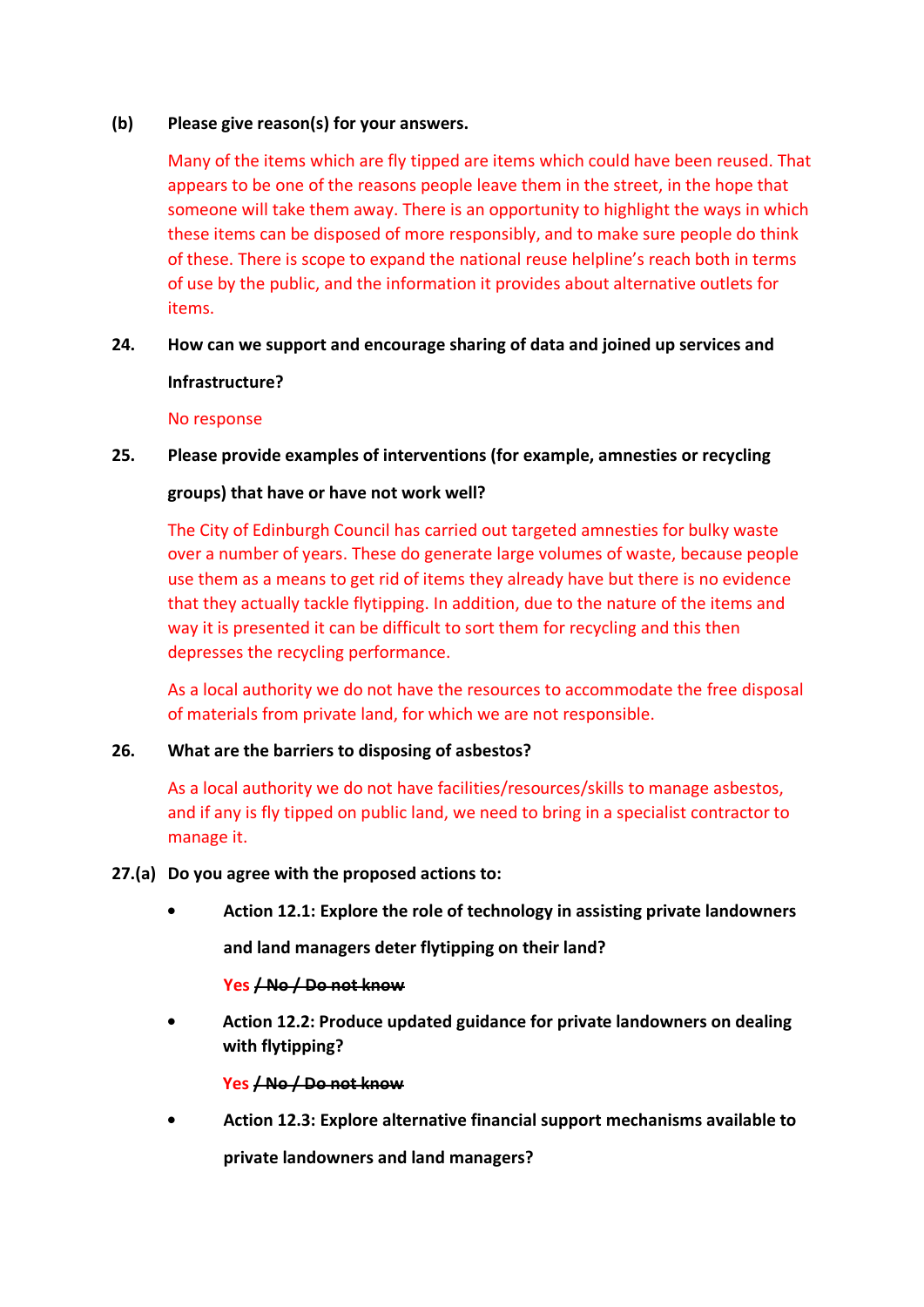#### **Yes / No / Do not know.**

## **(b) Please give reason(s) for your answer.**

This set of questions would be best answered by those affected, but we must recognise that the private landowners are themselves victims of a crime and are not the cause of the problem.

## **28. What support mechanisms need to be in place to help private landowners that**

# **are victims of flytipping?**

Some landowners might not be aware that they can seek advice from the local authority. The City of Edinburgh Council would certainly help landowners e.g. by providing advice about how they can prevent flytipping (install or repair fencing, for example) and might be able to provide mobile CCTV or fixed CCTV if there is a power supply.

# **29.(a) Do you support the proposed actions to:**

**• Action 13.1: Conduct an evidence review of barriers to enforcement of** 

**flytipping offences?** 

# **Yes / No / Do not know**

**• Action 13.2: Initially raise current fixed penalties issued by local authorities,** 

**Police Scotland, Loch Lomond and Trossachs National Park for flytipping to** 

**the maximum (£500) and explore possibility of raising the maximum further at a later date?** 

# **Yes / No / Do not know**

- **Action 13.3: Explore the possibility and benefits of enabling local authorities and national parks to use civil penalties to enforce flytipping offences? Yes / No / Do not know.**
- **Action 13.4: Explore raising current fixed monetary penalties that can be issued by SEPA for flytipping offences to the maximum (£1000) and explore**

**possibility of raising the maximum further at a later date?** 

# **Yes / No / Do not know**

**• Action 13.6: Review existing legislative powers for enforcing flytipping offences?** 

**Yes / No / Do not know**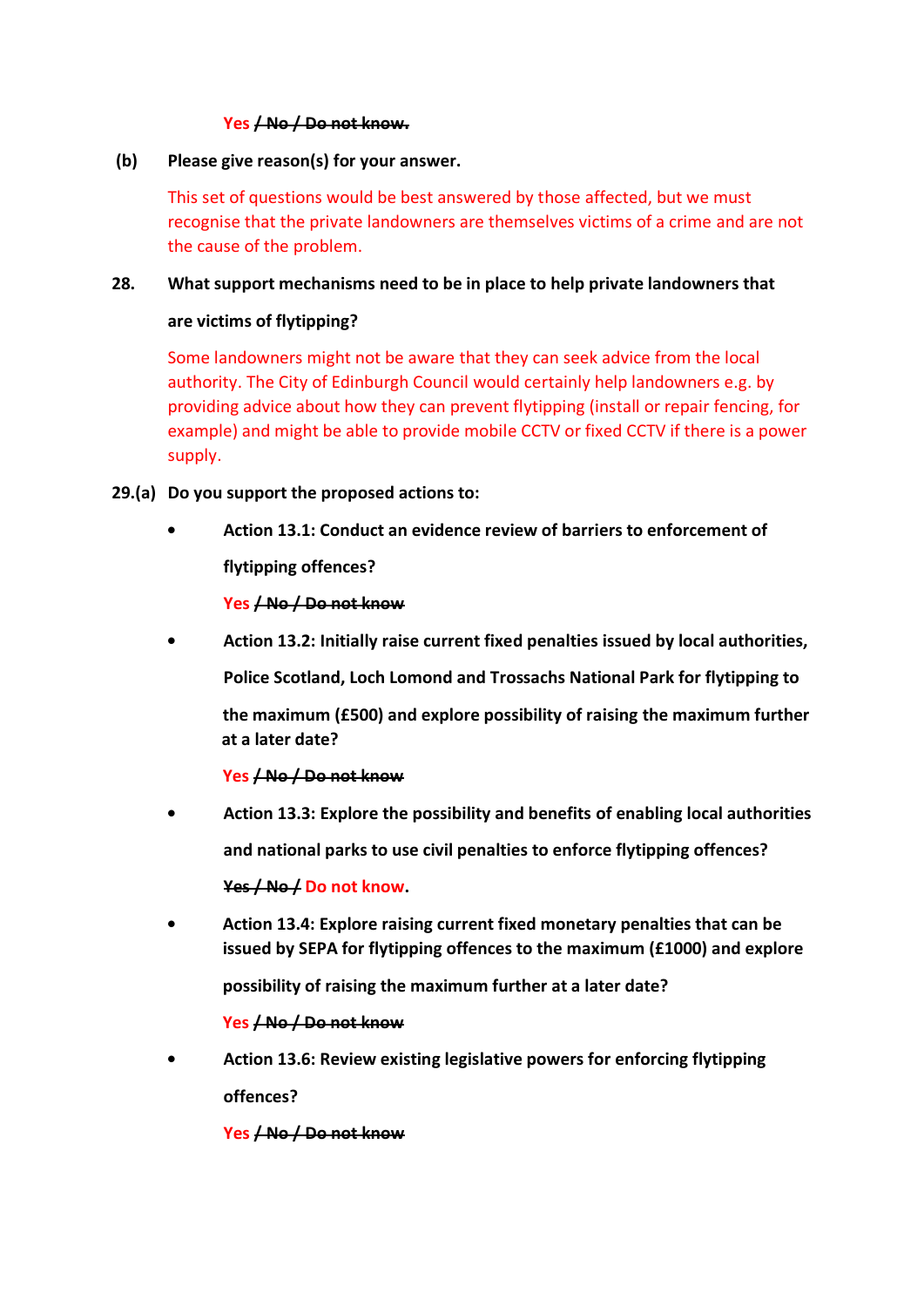#### **(b) Please give reason(s) for your answers.**

13.1 It would helpful to ensure that a consistent approach is being taken across all relevant authorities and that the Fiscals offices are confident in the quality of cases and feel able to give these appropriate priority.

13.2 As with littering the penalty should be proportionate to the offence and not become a barrier to payment. Again, it might be appropriate to consider whether payments could be made in instalments.

13.3 It is not clear what civil penalties are being referred to and how these might be used.

13.6 The current legislation has been developed from the 1970s through to the 1990s so a review would be appropriate to ensure it remains cohesive and relevant.

#### **30.(a) Do you support proposed actions to:**

**• Action 14.1: Come to an agreement and develop guidance on role and** 

**responsibilities in enforcing flytipping offences?** 

#### **Yes / No / Do not know**

**• Action 14.2: Develop guidance on enforcement best practices, including on** 

**private land and seek for this to be voluntarily adopted by statutory bodies?** 

#### **Yes / No / Do not know**

**(b) Please give reason(s) for your answers.** 

As with the previous response, these measures would serve to deliver a more consistent approach nationally, encourage cross agency collaboration, and encourage improved uptake of cases by the Procurator Fiscal.

#### **31. Are there any additional proposals you think should be considered for the**

#### **National Litter and Flytipping Strategy?**

The focus of the proposed strategy is very much on preventing the acts of littering and flytipping but designing out the problem is not really discussed and there is more the government could consider in this sphere.

For example, the government has acted to ban certain single use plastic items which are commonly littered but not to prevent their replacement with single use items made from other materials. These will still be littered and contribute to this problem, but also have wider negative environmental consequences even if they are perceived as biodegradable.

This does need to be reviewed to see what can be done to change the behaviours associated with single use disposable items, e.g. dining in rather than takeaway,